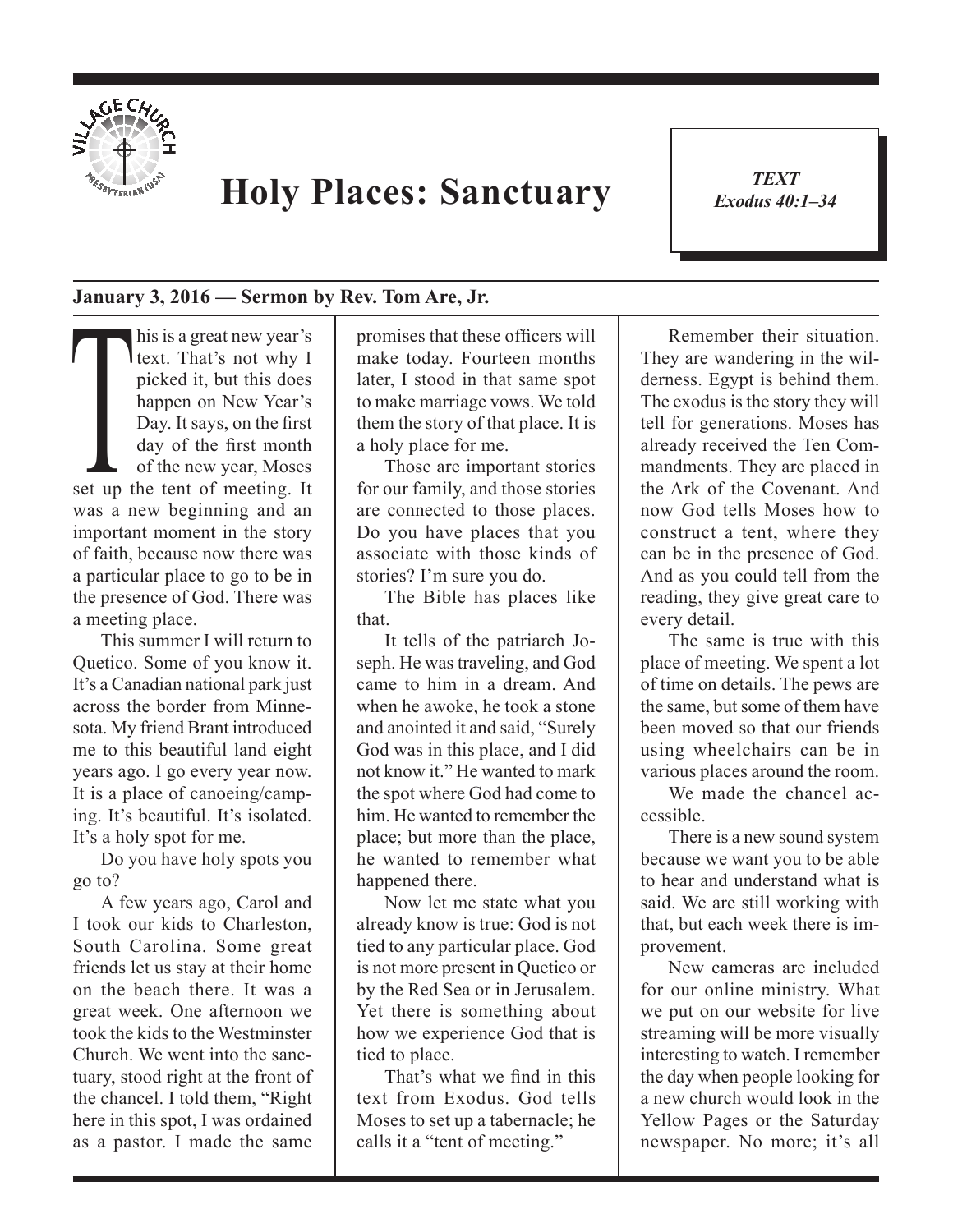2

online. We want our service to be high quality online.

Before Easter, we will install a beautiful organ. I am eager for that. It will be beautiful.

We kept the cross that was placed on the wall and hung it here so that we are always beneath the cross of Jesus.

I could tell you more, but you get my point. We paid attention to details because this place matters to us. This is the room we have set aside to be in the presence of God.

It is here that we will baptize our children. It is here that we will make our ordination vows and our wedding vows. It is here that we will sing the resurrection and light the candles of Christmas. It is here that we will meet God.

It's not that God is tied to this room; no, God is met anywhere. It's not that God is any different in this room; but maybe we are. Maybe we learn in this room just who God is that we meet.

So what makes this room a sanctuary? There is so much in this text that we could talk about, but I just want to point to two things that are important.

The first is that the tent of meeting is the place where the Ten Commandments were kept. The giving of the law was more than just a provision of a list of rules, things to do and things not to do. It was an identity. It was a way of being.

To say it more simply: There is a story that is the center of this place. When we come into the presence of God, if we are going to have a clue about the nature of the God we meet, we will have to remember the story — for our lives are just a small portion of the long story of God.

The first is that there is memory in this room of what God has done, of who God has been.

I spent a year at Yale Divinity School, and while there I studied black theology. The truth be told, I knew absolutely nothing about it before I began my coursework. I just knew that it was something I wanted to know more about.

I read everything that Martin Luther King wrote, which was quite a lot. But not only King; I learned about Malcolm X … and Marcus Garvey. I read W.E.B. DuBois … and Alice Walker … and James Cone.

I didn't know the first thing about any of these black thinkers. But what surprised me, and I don't suppose it should have surprised me, is that my black classmates hadn't heard of them either.

But something happened when they learned of the contributions and the genius these thinkers displayed. They began to talk about themselves being part of a larger story. It was as if memory was being given to them.

If this room is a tent of meeting, the first thing it will do is remind us that we are part of a larger story — a story that reaches all the way back to creation when God, in an act of love, spoke the world into being; a story that reaches all the way back to Abraham, when God and Abraham counted the

night stars together; a story that reaches back to Moses on a mountaintop speaking a way to be in this world; a story that reaches back to a manger filled with straw and holy love … and later, a tomb empty.

There is a story here — a story of faith and faithfulness. It is a story of God, of God's redemption of God's people. So in this sanctuary, we are given the memory of our story of redemption.

A couple days after we showed the children the church in which Carol and I were married, we drove from Charleston to Columbia, South Carolina, and took them to the sanctuary of the Seven Oaks church. We walked them into the sanctuary and stood by the baptismal font. We all touched the water and told them the story of their baptism that happened right there. I want them to know that they, like all of us, are part of a larger story of God's work of redemption.

That's something that happens in a tent of meeting: We remember all that God has done.

But there is a second thing that happens in the tent of meeting. The first day of the first month of the new year, Moses does everything that God has commanded. He follows God's instructions carefully; and when the tent of meeting is completely set up, the text says, "So Moses finished the work."

This is the way stories in the Bible are told; the language echoes the creation story. If I understand it, worship is always an act of new creation.